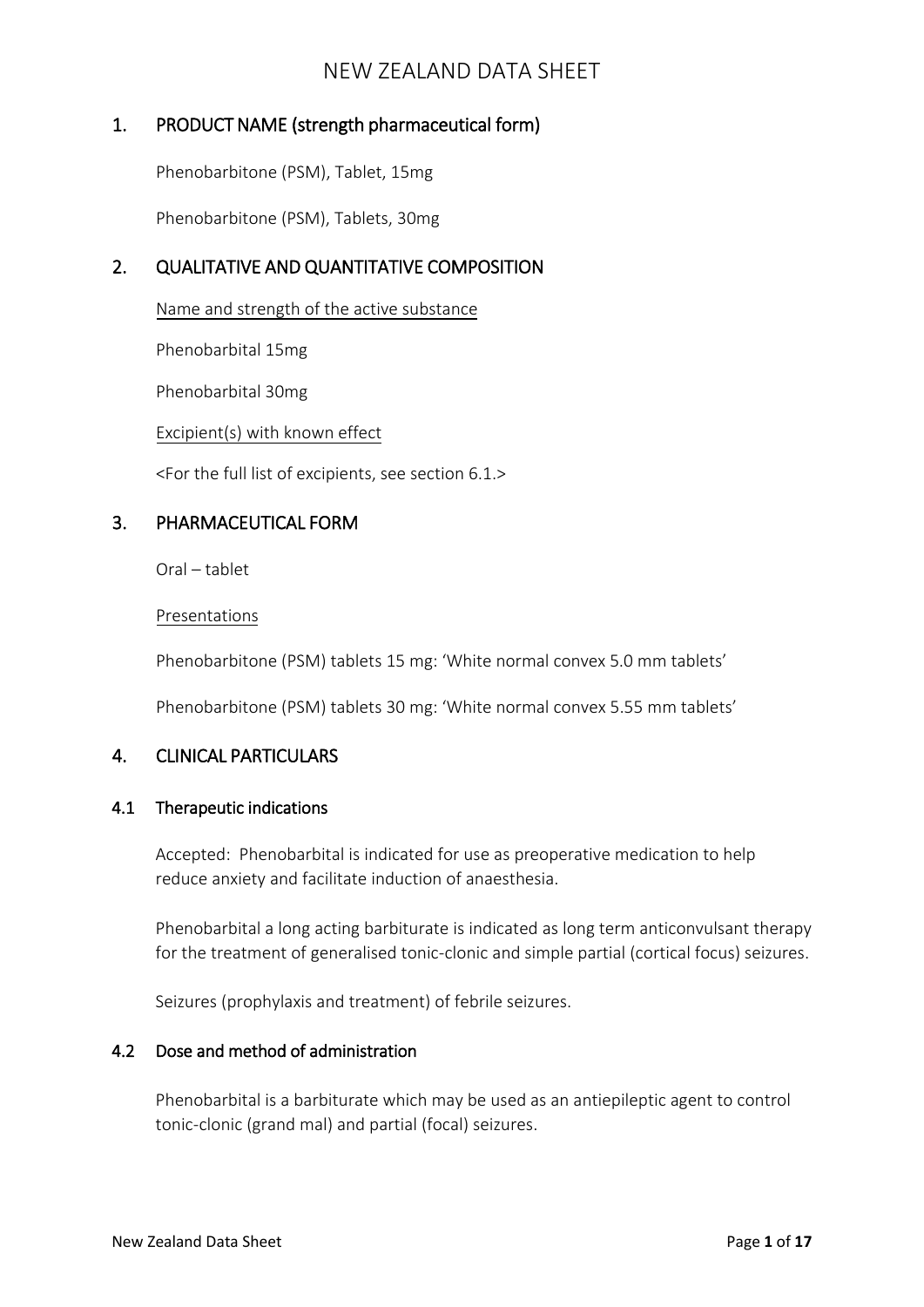The dose should be adjusted to the needs of the individual patient to achieve adequate control of seizures; this usually requires plasma concentrations of 10 to 40mcg per ml (43 to 172 micromoles per litre).

Up to 350 mg daily in divided doses may be taken.

### 4.3 Contraindications

Hypersensitivity to barbituric acid derivatives. Phenobarbital is contraindicated in patients with acute intermittent porphyria, severe respiratory depression or pulmonary insufficiency, renal impairment, hepatic impairment, sleep apnoea, uncontrolled diabetes mellitus, severe anaemia due to folate deficiency, hyperkinetic children, suicidal potential, alcoholism and drug dependency. Phenobarbital is also contraindicated in those who have a natural or acquired idiosyncrasy to barbiturates. Not to be administered in the presence of uncontrolled pain as paradoxical excitement may be produced. Phenobarbital should not be administered to elderly patients who exhibit nocturnal confusion or restlessness from sedative hypnotic drugs or to persons who are known to be, or are likely to become, dependent on sedative hypnotic medications.

### 4.4 Special warnings and precautions for use

### Paediatric population

### *Paediatric neurotoxicity:*

Published juvenile animal studies demonstrate that the administration of anaesthetic and sedative agents that block NMDA receptors and/or potentiate GABA activity increase neuronal apoptosis in the developing brain and result in long-term cognitive defects when used for longer than 3 hours. The clinical significance of these findings is not clear. However, based on the available data across species, the window of vulnerability to these changes is believed to correlate with exposures in the third trimester of gestation through the first several months of life, but may extend out to approximately three years of age in humans.

Some published studies in children suggest that similar deficits may occur after repeated or prolonged exposures to anaesthetic agents early in life and may result in adverse cognitive or behavioural effects. These studies have substantial limitations and it is not clear if the observed effects are due to the anaesthetic/sedative agent administration or other factors such as the surgery or underlying illness.

Anaesthetic and sedative agents are a necessary part of the care of children and pregnant women needing surgery, other procedures or tests that cannot be delayed, and no specific medicines have been shown to be safer than any other. Decisions regarding the timing of any elective procedures requiring anaesthesia should take into consideration the benefits of the procedure weighed against the potential risks (see also section 4.6).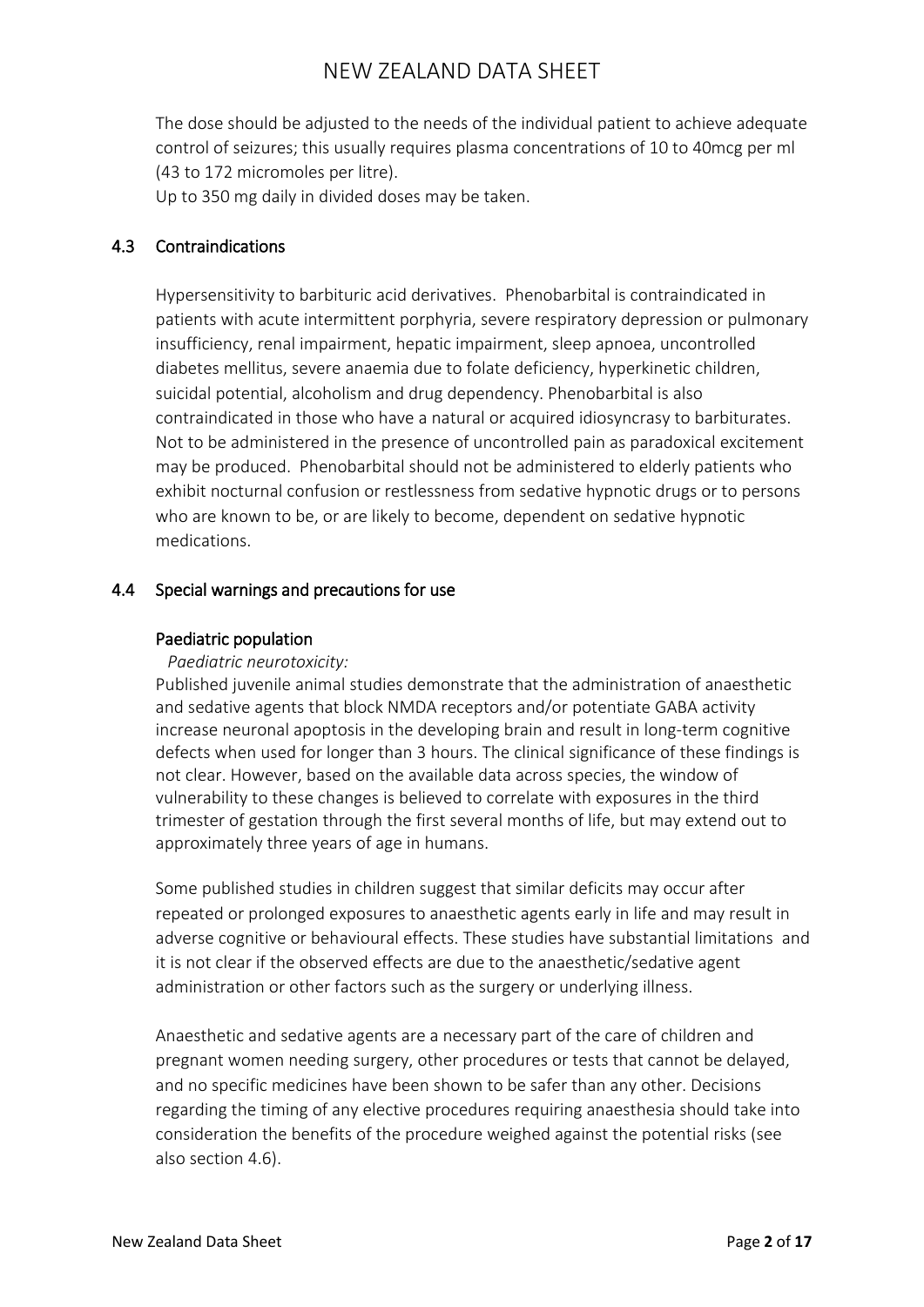Phenobarbital should be used with care in children and elderly patients, in those with acute pain, and in those with mental depression. They should be given cautiously to patients with impaired hepatic, renal, or respiratory function and may be contraindicated when the impairment is severe. They are also contra-indicated in patients with acute porphyrias.

Care is required when withdrawing Phenobarbital therapy in epileptic patients.

The effects of Phenobarbital and other barbiturates are enhanced by concurrent administration of other CNS depressants including alcohol. Valproic acid has been reported to cause rises in Phenobarbital (and primidone) concentrations in plasma. Phenobarbital and other barbiturates may reduce the activity of many drugs by increasing the rate of metabolism through induction of drug-metabolising enzymes in liver microsomes. For further details of the interactions of Phenobarbital see below.

An analysis of reports of suicidality (suicidal behaviour or ideation) from placebocontrolled clinical studies of eleven medicines used to treat epilepsy as well as psychiatric disorders, and other conditions revealed that patients receiving antiepileptic drugs had approximately twice the risk of suicidal behaviour or ideation (0.43%) compared to patients receiving placebo (0.22%). The increased risk of suicidal behaviour and suicidal ideation was observed as early as one week after starting the anti-epileptic medicine and continued through 24 weeks. The results were generally consistent among the eleven medicines. Patients who were treated for epilepsy, psychiatric disorders, and other conditions were all at increased risk for suicidality when compared to placebo, and there did not appear to be a specific demographic subgroup of patients to which the increased risk could be attributed. The relative risk of suicidality was higher in the patients with epilepsy compared to the patients who were given one of the medicines in the class for psychiatric or other conditions. All patients who are currently taking or starting on any anti-epileptic drugs should be closely monitored for notable changes in behaviour that could indicate the emergence or worsening of suicidal thoughts or behaviour or depression.

Health Care Professionals should inform patients, their families, and caregivers of the potential for an increase in the risk of suicidality. Prescribers should advise patients to seek medical advice immediately if they develop any symptoms suggestive of suicidality.

# 4.5 Interaction with other medicines and other forms of interaction

There are complex interactions between **antiepileptics**, and toxicity may be enhanced without a corresponding increase in antiepileptic activity. Such interactions are very variable and unpredictable and plasma monitoring is often advisable with combination therapy. Valproate and phenytoin have been reported to cause rises in Phenobarbital (and primidone) concentrations in plasma.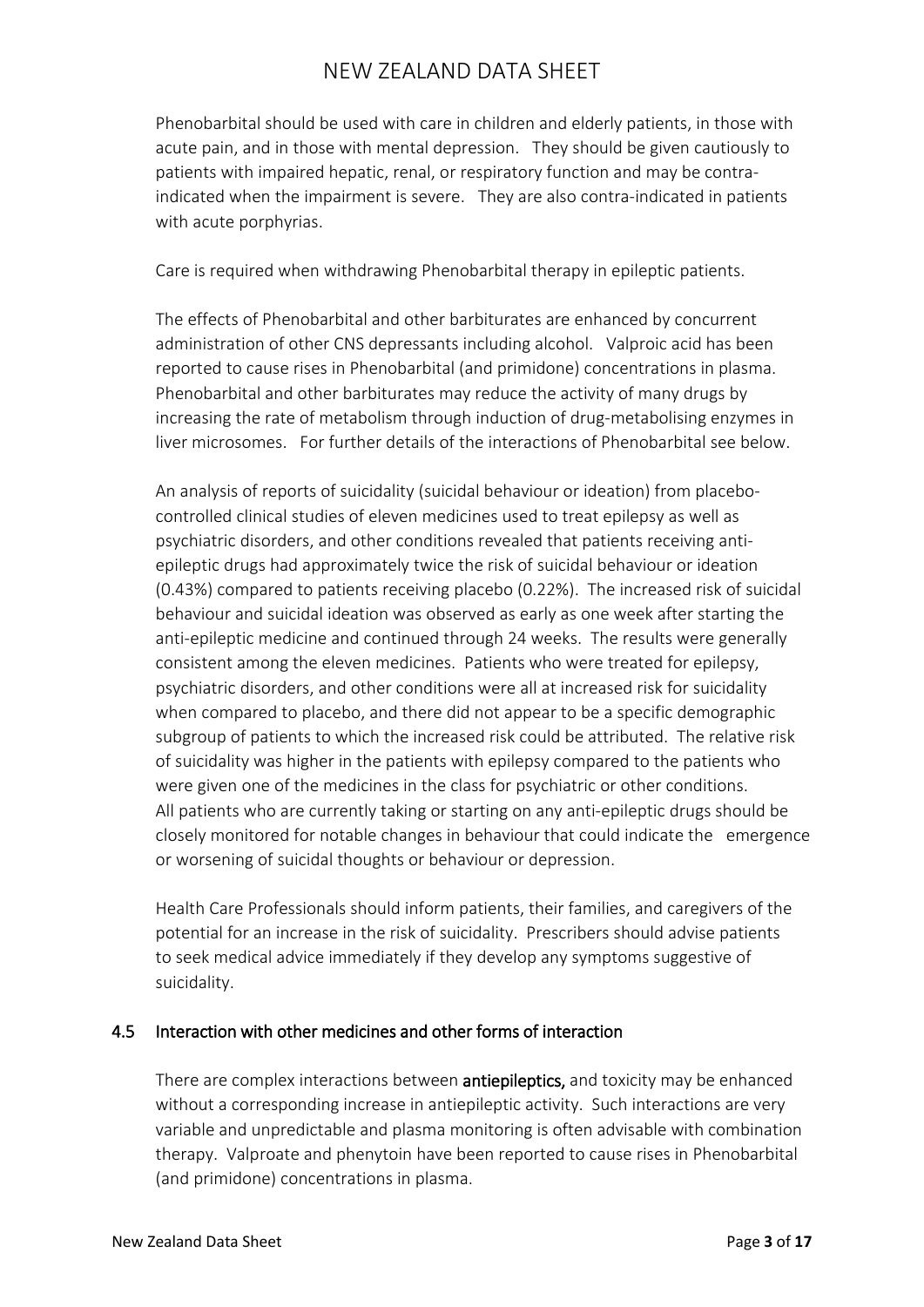The effects of Phenobarbital and other barbiturates are enhanced by other CNS depressants including alcohol.

Phenobarbital and other barbiturates may reduce the activity of many drugs by increasing the rate of metabolism through induction of drug-metabolising enzymes in liver microsomes.

### Analgesics:

*Dextropropoxyphene* 65mg given three times daily to 4 epileptic patients stabilised on Phenobarbital therapy increased serum-phenobarbital concentration by 8 to 29%, but this was not considered of major importance in light of the normally accepted therapeutic range for phenobarbital.

*Fenoprofen* - Phenobarbital may increase the rate of metabolism of fenoprofen and dosage adjustment of fenoprofen may be required when given with Phenobarbital. *Methadone* - Opioid withdrawal symptoms have been reported in patients maintained on methadone when they were given Phenobarbital.

*Pethidine* – Barbiturates can be expected to have addictive CNS depressant effects. Prolonged sedation with pethidine in the presence of Phenobarbital has also been attributed to induction of N-demethylation of pethidine resulting in the enhanced formation of the potentially neurotoxic metabolite norpethidine.

*Paracetamol* - Enzyme-inducing antiepileptics such as Phenobarbital also affect the threshold for the use of antidote in the treatment of paracetamol poisoning. The plasma-paracetamol concentrations considered an indication for antidote treatment should be halved in patients receiving enzyme-inducing drugs such as Phenobarbital.

# Antiarrhythmics:

*Disopyramide* – The clearance of disopyramide may be increased by enzyme inducers such as Phenobarbital.

*Lidocaine* – Studies in healthy subjects and patients with epilepsy suggest that longterm use of drugs such as barbiturates may increase dosage requirements for lidicaine due to induction of drug metabolizing microsomal enzymes.

*Quinidine* – Quinidine is metabolized by the liver, mainly by the cytochrome P450 isoenzyme CYP3A4, and may interact with inhibitors or inducers of this isoenzyme. Phenobarbital increase the metabolism of quinidine and increased doses may be required.

# Antibacterials:

*Chloramphenicol* - Serum concentrations of phenytoin and phenobarbital in a previously stabilized patient were increased when he took chloramphenicol. Subsequent monitoring revealed a similar effect when chloramphenicol was taken with Phenobarbital alone. In turn, Phenobarbital may affect serum concentrations of chloramphenicol. The metabolism of chloramphenicol may be increased by inducers of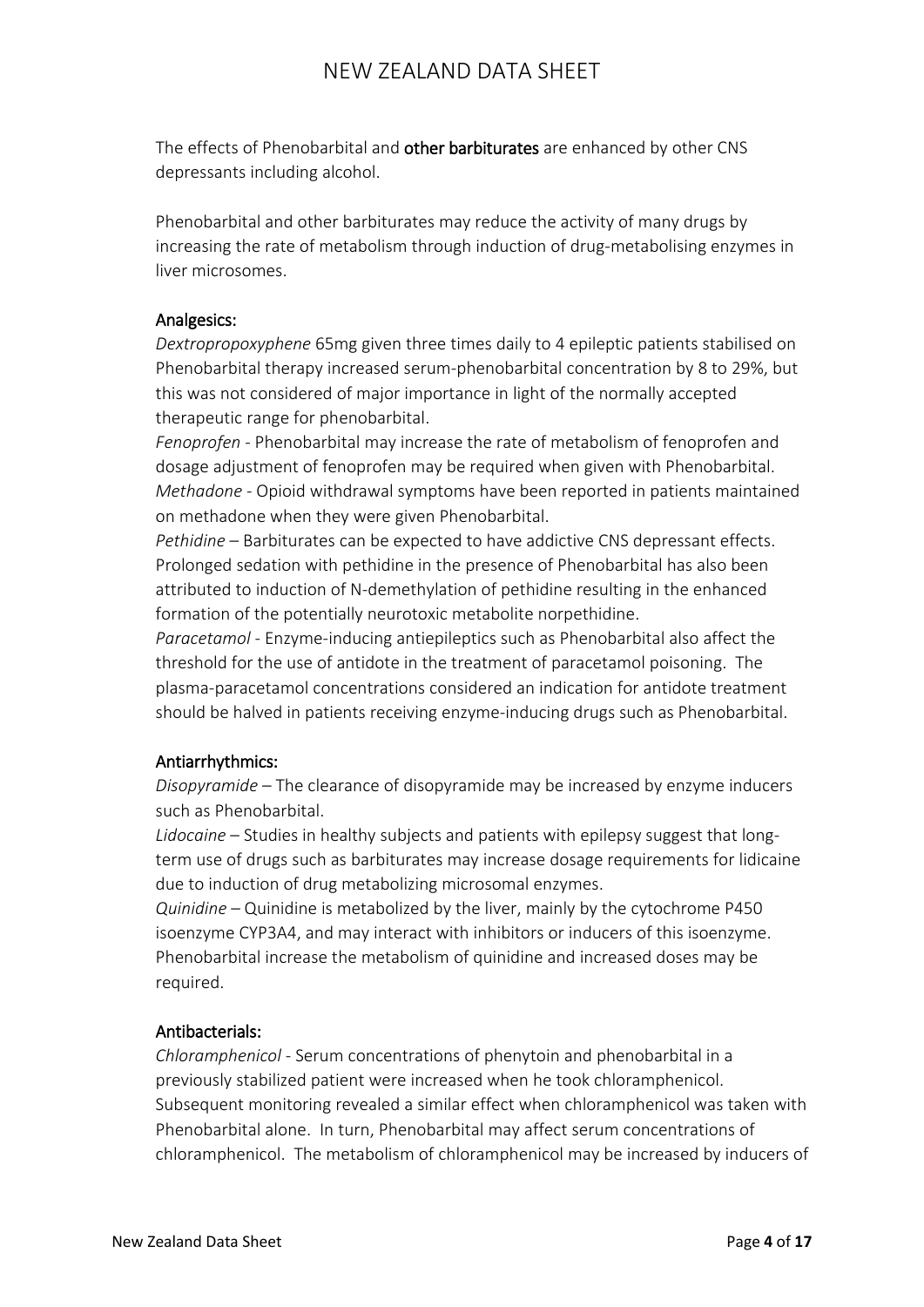hepatic enzymes such as Phenobarbital. Serum concentrations of chloramphenicol are usually reduced by the hepatic enzyme induction that occurs with Phenobarbital. *Doxycycline* – Barbiturate such as Phenobarbital may enhance the metabolism of doxycycline.

### Anticoagulants:

*Warfarin* – Barbiturates such as Phenobarbital diminish the activity of warfarin and other coumarins through increased metabolism.

### Antidepressants:

As with all antiepileptics, antidepressants may antagonise the antiepileptic activity of Phenobarbital by lowering the convulsince threshold.

*St John's wort* - has been shown to induce several drug metabolising enzymes and so might reduce several the blood concentrations of phenobarbital, and increase the seizure risk. There is a possibility of an interaction between St John's wort and antiepileptics such as Phenobarbital.

*Amitriptyline* – Antidepressants may antagonize the antiepileptic activity of some barbiturates by lowering the convulsive threshold. Barbiturates can increase the metabolism if tricyclic antidepressants and thereby produce lower plasma concentrations.

Interactions of tricyclic antidepressants with barbiturates anaesthetics - resulting in increased sleep time and duration of anaesthesia meant that lower doses of barbiturates should be used.

*Bupropion* – bupropion may induce seizures and consequently is contra-indicated in patients with epilepsy. Phenobarbital may induce the metabolism of bupropion. *Fluoxetine* – Antidepressants may antagonize the activity of antiepileptics by lowering the convulsive threshold. Phenobarbital has been reported to reduce serum concentrations of paroxetine.

*Lithium* – Severe CNS toxicity despite 'normal' serum lithium concentrations has been described in a patient also taking Phenobarbital.

*Mianserin* – Reduced plasma concentrations and half-lives of mianserin and desmethylmianserin were seen in 6 patients also receiving antiepileptic therapy consisting of phenytoin with either carbamazepine or Phenobarbital. Mianserin may antagonize the action of antiepileptics by lowering the convulsive threshold.

# Antiepileptics:

Interactions may occur if Phenobarbital is given with other antiepileptics, of which probably the most significant is the interaction with valproate.

*Valproate* increases plasma-phenobarbital concentration by a reported 17 to 48%, and it may be necessary to reduce the dose of Phenobarbital in some patients. The mechanism for the increase appears to be inhibition of the metabolism of Phenobarbital, resulting in reduced clearance, valproate appears to inhibit both the direct N-glucosidation of Phenobarbital and the O-glucuronidation of p-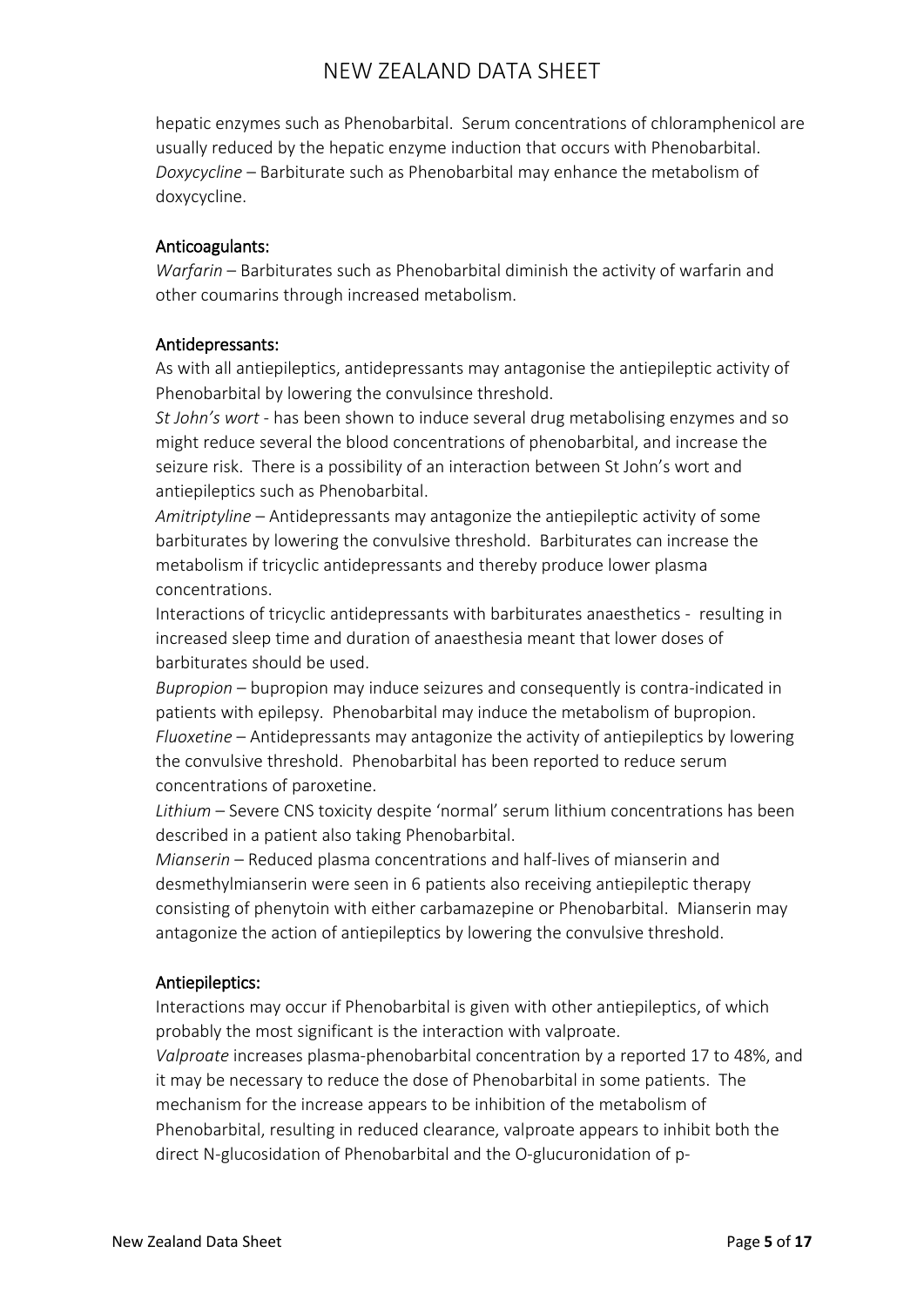hydroxyphenobarbital. However, Phenobarbital reciprocally increases the clearance of valproate, and the valproate dose may also need to be adjusted.

A similar complex interaction exists between Phenobarbital and phenytoin. *Phenytoin* can increase plasma concentrations of Phenobarbital in some patients since the two drugs complete for metabolism by the same enzyme system, but other evidence suggests that where this occurs it is rarely of significant magnitude. Similarly, although Phenobarbital induces the metabolism of phenytoin it is also, as stated, a competitive inhibitor and in practice, the two effects appear to balance out, with rarely any need for dose adjustment. However dosage adjustment of Phenobarbital may be crucial for some patients. Measurement of serum concentrations of phenytoin and Phenobarbital in one patient showed that, in her case, large increases in serum-phenobarbital concentrations resulted from use with phenytoin; the increases were concentration-dependant.

*The GABA-agonist, progabide* has also been reported to cause a significant increase in Phenobarbital concentrations when the two were given together to healthy subjects. Neurotoxicity, attributed to an increase in plasma concentrations of Phenobarbital, has been seen in one patient taking Phenobarbital and *sodium valproate* when *felbamate*  was added to treatment. The dosage of Phenobarbital had already been reduced before treatment with *felbamate* was started. Data from a pharmacokinetic study indicated that the interaction may result from the inhibition of Phenobarbital hydroxylation by *felbamate.*

*Vigabatrin* has been reported to lower plasma concentrations of Phenobarbital in some patients, although dosage changes were were not necessary in these patients. High dose of *oxcarbamazepine* may increase the plasma concentrations of phenolbarbital but this was thought unlikely to be clinically significant, conversely strong inducers of cytochrome P450 coenzymes, such a phenolbarbital may reduce the plasma concentrations of the active metabolite of *oxcarbamazepine.*

*Carbamazepine* – The metabolism of carbamazepine is enhanced by enzyme inducers such as Phenobarbital. interactions of varying degrees of clinical significance have been reported between carbamazepine and other antiepileptics. Serum concentrations of carbamazepine are reported to be reduced by Phenobarbital, but without loss of seizure control; this reduction is probably due to induction of carbamazepine metabolism.

*Diazepam* – Phenobarbital is an inducer of hepatic drug metabolizing enzymes. Therefore, in patients receiving long term therapy of these drugs the metabolism of benzodiazepines may be enhanced.

*Ethosuximide* – since ethosuximide has a limited spectrum of antiepileptic action, patients with mixed seizure syndromes may require addition of other antiepileptics, Phenobarbital has been shown to increase the clearance of ethosuximide and thus reduce plasma concentration. This interaction is likely to be clinically relevant and higher ethoxumide dosages may be necessary to achieve therapeutic drug levels. *Lamotrigine* - The metabolism of carbamazepine is enhanced by enzyme inducers such as Phenobarbital. Phenobarbital markedly induce the elimination of lamotrigine.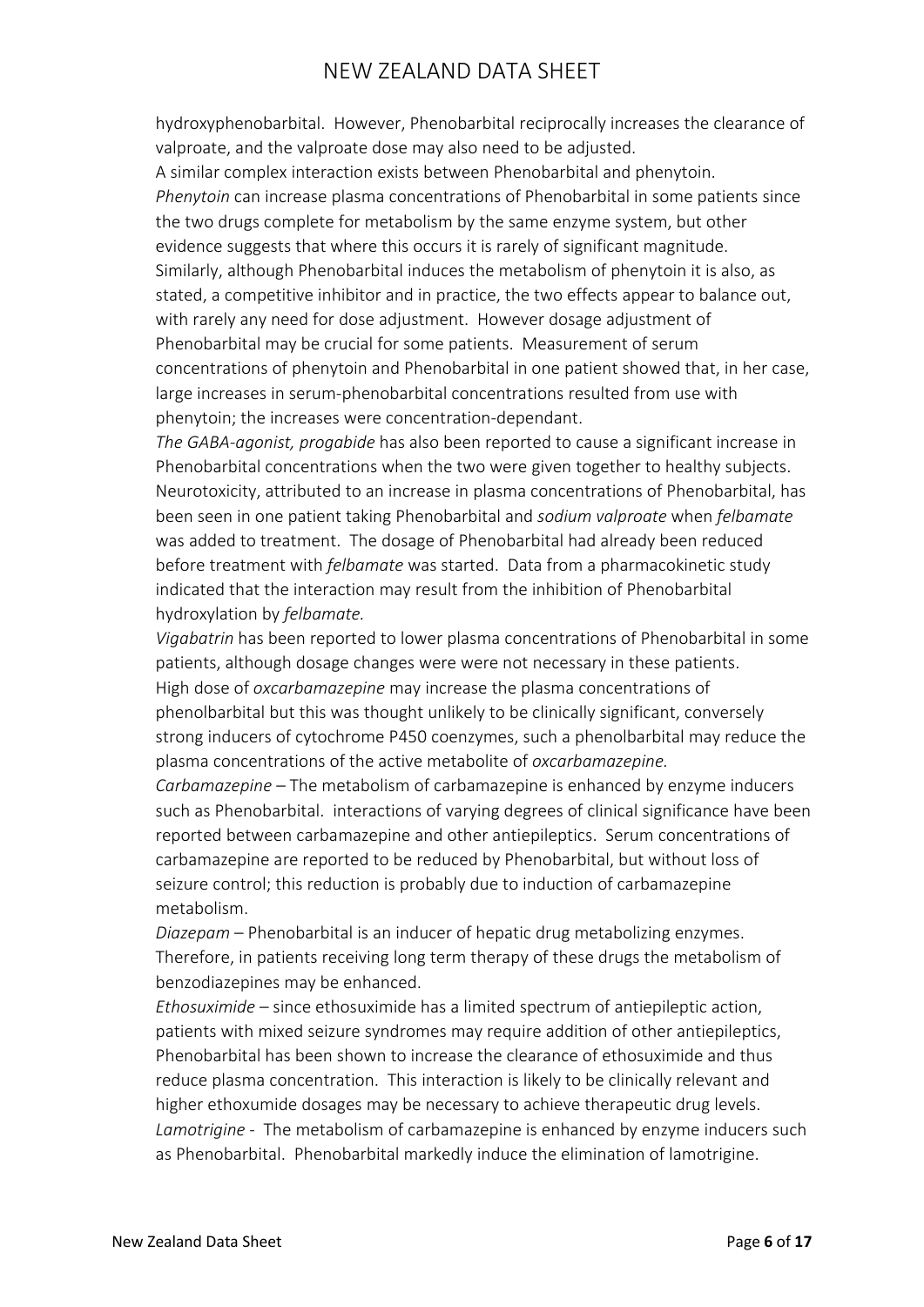*Tiagabine -* The hepatic metabolism of tiagabine is accelerated by antiepileptics that include enzymes of the cytochrome P450 system such as Phenobarbital. Plasma concentrations of tiagabine may be reduced up to threefold by use with Phenobarbital. *Zonisamide* – There are complex interactions between antiepileptics and toxicity may be enhanced without a corresponding increase in antiepileptic activity. Such interactions are very variable and unpredictable and plasma monitoring is often advisable with combination therapy. Use with drugs that induce or inhibit the cytochrome P450 isoenzyme CYP3A4 may alter plasma concentrations of zonisamide. Phenobarbital reduce the half-life of zonisamide.

# Antifungals:

*Griseofulvin* - Phenobarbital has been reported to decrease the gastrointestinal absorption of griseofulvin.

*Itraconazole –* Enzyme inducing drugs such as Phenobarbital may decrease plasma concentrations of itraconazole sufficiently to reduce its efficacy.

### Antineoplastics:

*Teniposide* – Clearance of teniposide was markedly increased by Phenobarbital; the resultant decrease in systemic exposure to the antineoplastic might reduce it efficacy, and increased dosage would be needed in patients receiving this drugs to guarantee equivalent exposure.

### Antiprotozoals:

*Metronidazole* – Plasma concentrations are increased by Phenobarbital, with a consequent reduction in the efficiacy of metronidazole.

An increase in the rate of metabolism of metronidazole, resulting in treatment failure, was reported in a patient taking Phenobarbital. In a retrospective survey of patients who had not responded to treatment with metronidazole 80% were found to be on long term phenobarbtial therapy. Up to 3 times the usual dose was required to produce a parasitological cure for giardiasis in such patients.

### Antipsychotics:

With all antiepileptics, antipsychotics may antagonize the antiepileptocs activity of Phenobarbital by lowering the convulsive threshold.

*Chloropromazine* – Phenobarbital are potent enzyme inducers and may decrease plasma concentrations of antipsychotics or their active metabolite when used together. The clinical effect of any interaction has not been consistent; worsening; improvement, or no change in psychotic symptoms have all been noted.

### Antivirals:

A patient stabilised on Phenobarbital 100mg daily has an episode of seizures 4 weeks after starting HAART therapy with abacavir, didanosine, ritonavir-boosted tipranavir, and enfuvirtide. The patient's Phenobarbital plasma concentrations had fallen from 16 to 8 micrograms/mL and an increase in the Phenobarbital dosage to 150mg daily was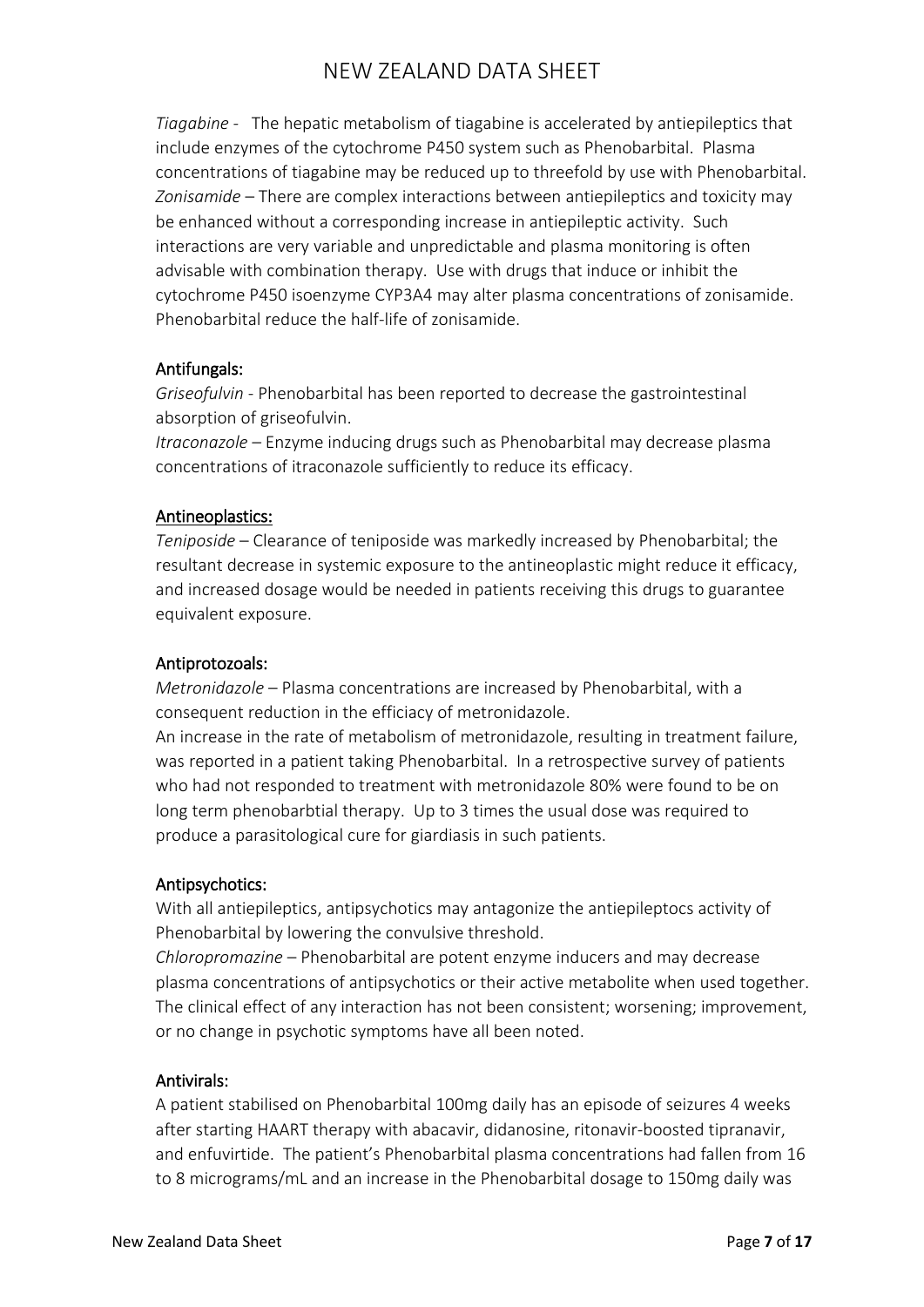required to restore concentrations. The tipranavir/ritonair component of HAART therapy was considered to be responsible.

*HIV- protease inhibitors* – Reduced plasma concentrations of HIV-protease inhibitors may be anticipated if the enzyme inducer Phenobarbital is given concurrently.

### Beta blockers:

*Anxiolytics and Antipsycotics* – Plasma concentrations of some beta blockers may be reduced by barbiturates.

# Calcium-channel blockers:

*Dihydropyramide calcium channel blockers – Nifedipine* – The effects of dihydropyridine calcium-channel blockers may be reduced by enzyme-inducing antiepileptics such as Phenobarbital.

*Verapamil* – Phenobarbital is a hepatic enzyme inducing drug and has been reported to increase the clearance of oral and intraveneous verapamil and to reduce oral bioavailability in healthy subjects. Plasma protein binding of verapamil was also reduced. Dosage adjustment of verapamil may be needed in patients also taking Phenobarbital.

### Cardiac glycolsides:

*Digitoxin* – Phenobarbital may greatly accelerate the metabolism of digitoxin. Since digitoxin is significantly metabolized in the liver it may be affected by drugs than induce microsomal enzymes, including antiepileptics such as Phenobarbital.

### Ciclosporin:

*Ciclosporin* – Use with the antiepileptic Phenobarbital which is an inducer of hepaic cytochrome P450, has been associated with a reduction in blood ciclosporin trough concentrations.

### Corticosteroids:

Concurrent use of barbiturates may enhance the metabolism and reduce the effects of systemic corticosteroids.

*Corticosteroids* – reduced efficacy of corticosteroids has been noted in asthmatics, arthritic, renal transplant, and other patients who also received Phenobarbital.

### Diuretics:

Sereum-phenobarbitoal concentrations were raised in 8 to 10 epileptoc patients taking Phenobarbital and additional antiepileptics when give *frusemide* 40mg three times daily for 4 weeks. This might have been the cause of drowsiness in 5 to 14 patients. 3 of whom had to stop *furosemide*.

### Levothyroxine:

Enzyme induction by drugs such as barbiturates enhances thyroid hormone metabolism resulting in reduced serum concentrations of thyroid hormones. Therefore patients on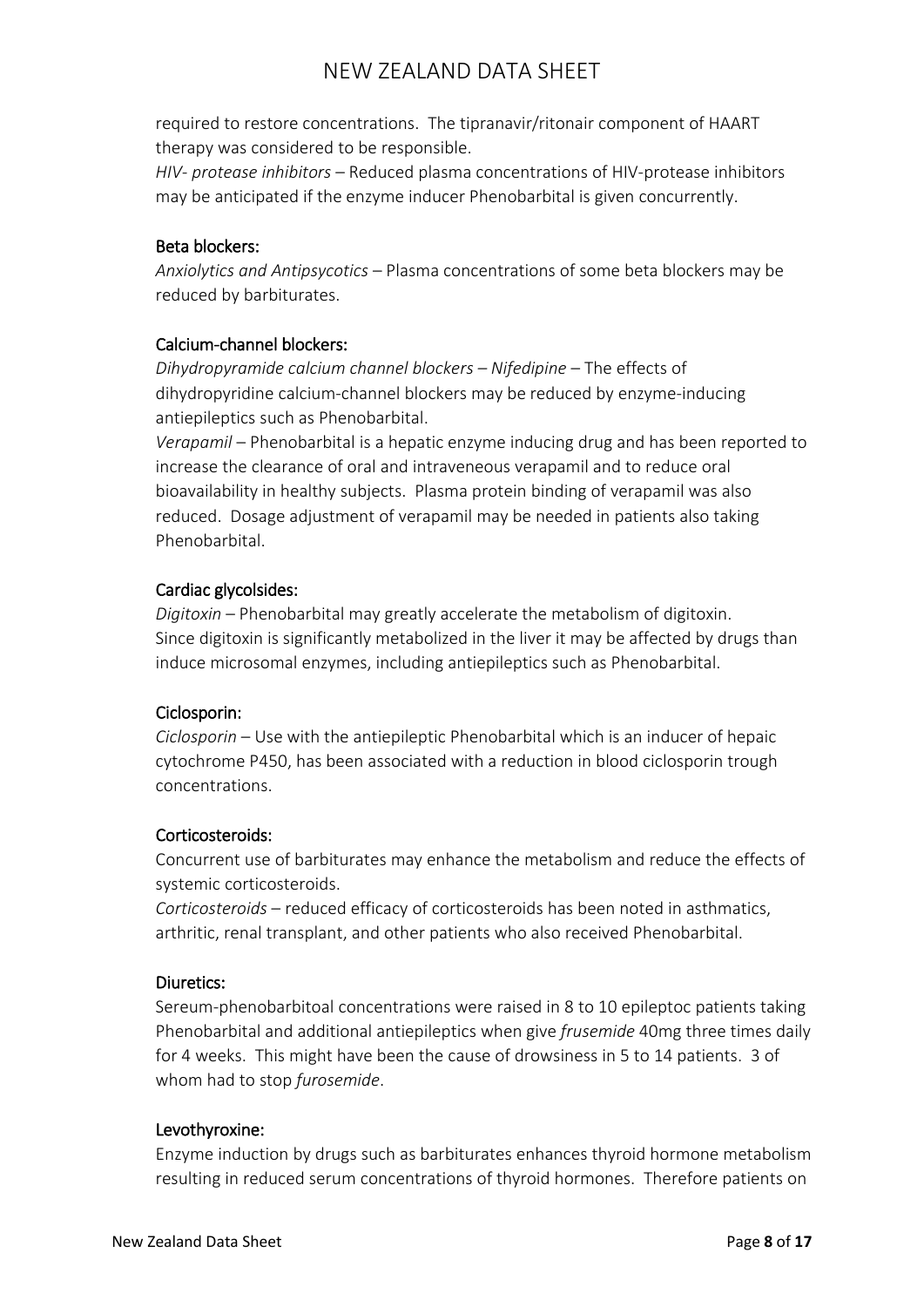thyroid replacement therapy may require an increase in their dose of thyroid hormone if these drugs are also given and a decrease if the enzyme-inducing drug is withdrawn.

### Montelukast:

Licensed product information recommends caution when potent inducers of the cytochrome P450 isoenzyme CYP3A4 syuch as Phenobarbital are given with montelukast.

*Montelukast* – Peak serum concentrations after a single dose of montelukast 10mg were reduced by 20% in 14 healthy subjects who took Phenobarbital 100mg daily for 14 days, and area under the serum concentration-time curve was reduced by 38%. However, it was not thought that montelukast doses would need adjustment if given with Phenobarbital.

### Sex hormones:

*Sex hormones – oral contraceptives* – Oral contraceptive failure and breakthrough bleeding have been reported in numerous cases during antiepileptic therapy. Barbiturates such as phenobarbitone has been most frequently implicated. These drugs increase the clearance if both oestrogens and progestogens by enzyme induction, so diminish their effects.

### Theophylline:

*Theophylline* – Although Phenobarbitone was not found to have any significant effect on the pharmacokinetics of a single dose of theophylline given intraveneously, enhanced theophylline clearance has been seen in patients after longer periods of treatment with Phenobarbital.The magnitude of the changes in theophylline elimination appears to be smaller with Phenobarbital than phenytoin.

### Vaccines:

Influenza vaccinations can cause prolonged rises in serum-phenobarbital concentrations in some patients.

### Vitamins:

*Pyridoxidine* reduced serum-phenobarbital concentrations in 5 patients. Plasma concentrations of Phenobarbital and primidone are possibly reduced by folic acid and folinic acid.

*Vitamin D* – There are many reports indicating effects if antiepileptics on bone and on calcium and vitamin D metabolism. Therapy with Phenobarbital has been associated with reduction in serum-calcium concentration to hypocalaemic values, significant reduction in 25-hyroxycholecalciferol concentrations, and elevated alkaline phosphatase.

# 4.6 Fertility, pregnancy and lactation

### Pregnancy: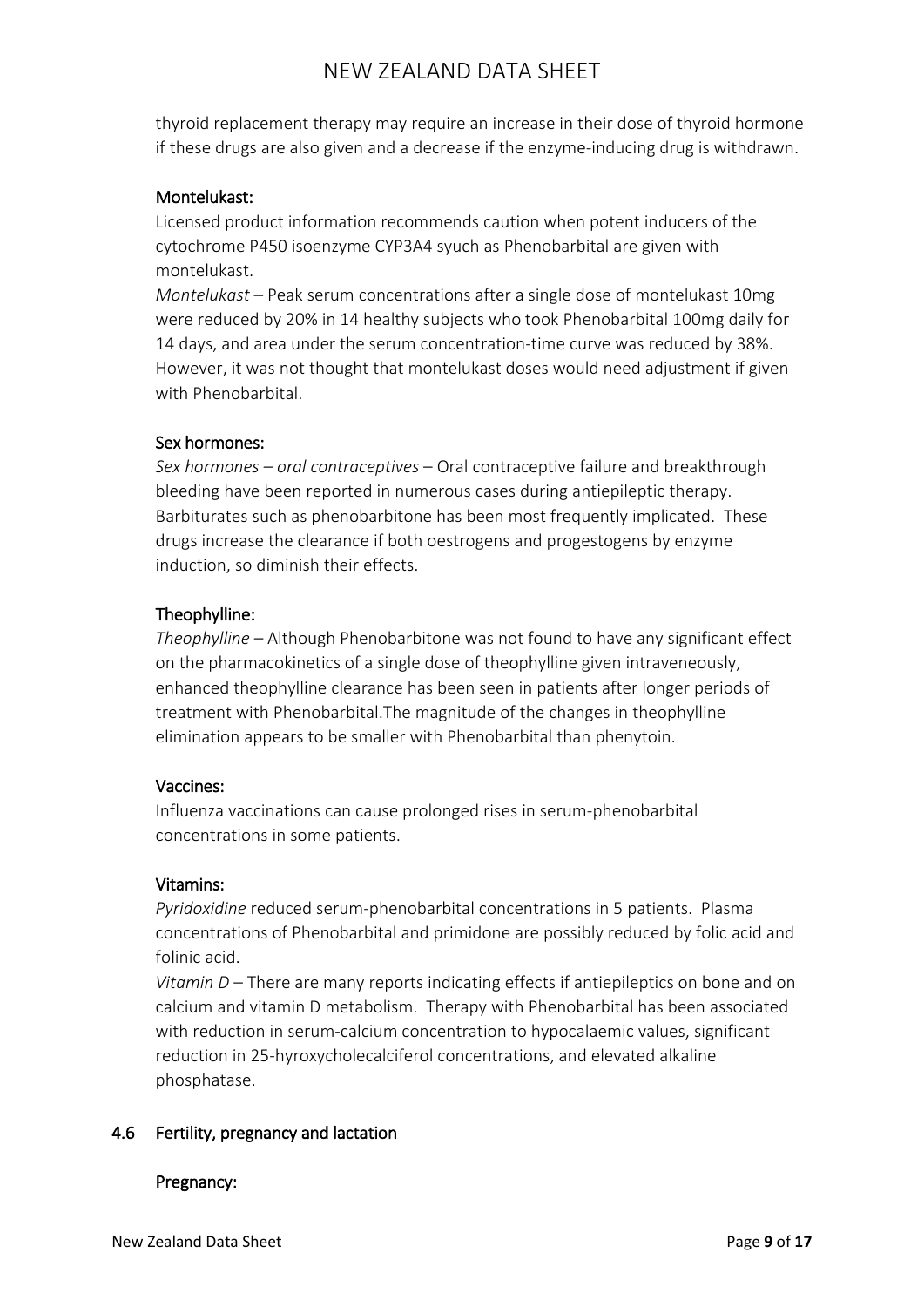### Category D

### *Risk summary statement:*

Anaesthetic and sedative agents are a necessary part of the care of children and pregnant women needing surgery, other procedures or tests that cannot be delayed, and no specific medicines have been shown to be safer than any other. Decisions regarding the timing of any elective procedures requiring anaesthesia should take into consideration the benefits of the procedure weighed against the potential risks.

### *Preclinical data*

Published studies in pregnant primates demonstrate that the administration of anaesthetic and sedative agents that block NMDA receptors and/or potentiate GABA activity during the period of peak brain development increases neuronal apoptosis in the developing brain of the offspring when used for longer than 3 hours. There are no data on pregnancy exposures in primates corresponding to periods prior to the third trimester in humans (see also section 5.3).

Drugs which have caused, are suspected to have caused or may be expected to cause, an increased incidence of human foetal malformations or irreversible damage. These drugs may also have adverse pharmacological effects.

Barbiturates readily cross the placenta and are distributed throughout foetal tissues. The highest concentrations are found in the placenta and in the foetal liver and brain. Prenatal exposure to barbiturates has been reported to increase the risk of foetal abnormalities and of brain tumours.

The risk of giving birth to a child with an abnormality as a result of antiepileptic medication is far outweighed by the dangers to the mother and foetus of uncontrolled epilepsy.

It is recommended that:

- women on antiepileptic drugs (AEDs) receive pre pregnancy counselling with regard to the risk of foetal abnormalities;
- AEDs should be continued during pregnancy and mono therapy should be used if possible at the lowest effective dose as risk of abnormality is greater in women taking combined medication;
- folic acid supplementation (5mg) should be commenced four weeks prior to and continue for twelve weeks after conception;
- Specialist prenatal diagnosis including detailed mid-trimester ultrasound should be offered.

The risk of a mother with epilepsy giving birth to a child with an abnormality is about three times that of the general population.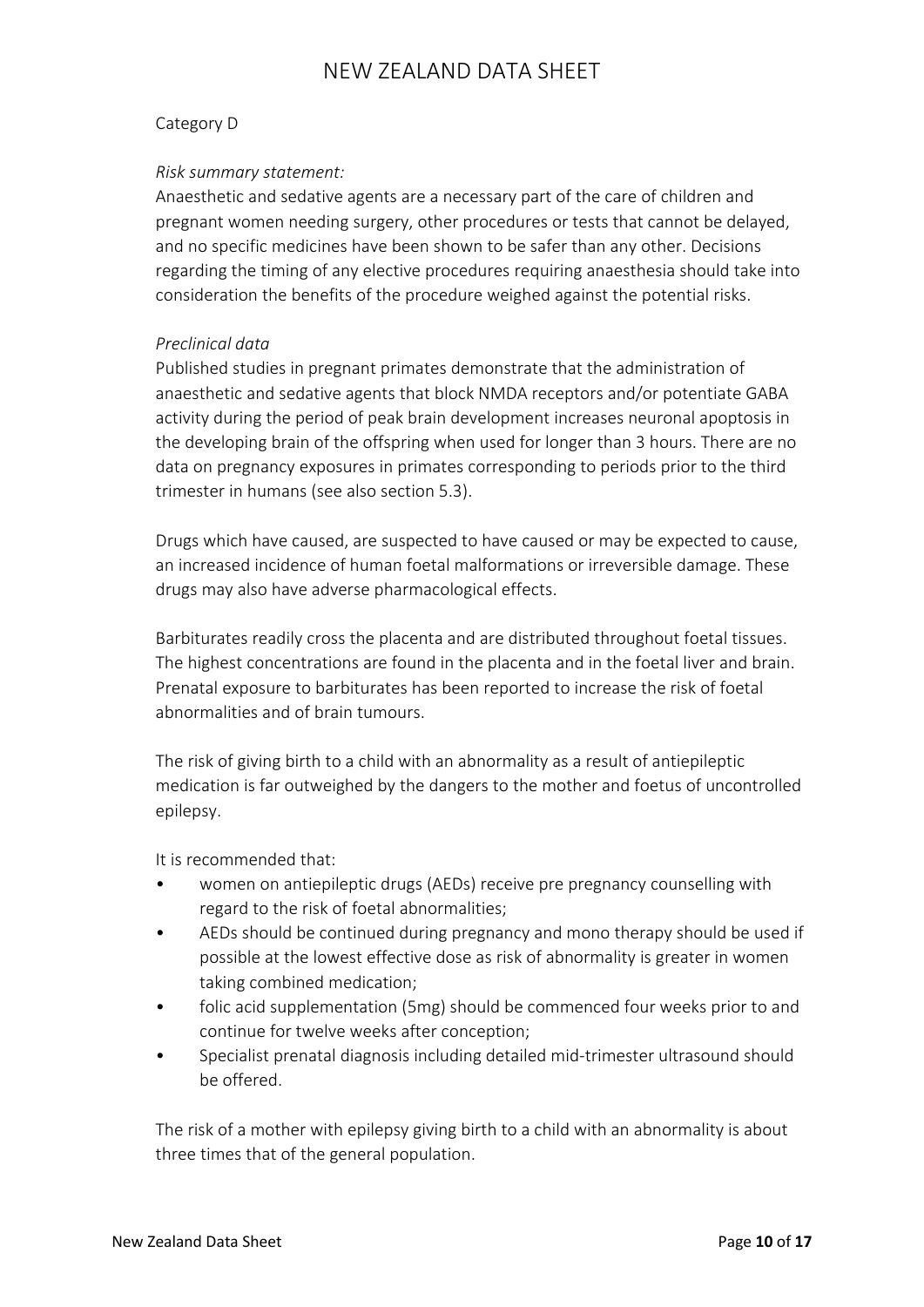The use in pregnancy of Phenobarbital has been associated with minor craniofacial defects, fingernail hypoplasia and developmental disability.

Barbiturates can give rise to hypotension, respiratory depression and hypothermia in the new born infant. Continuous treatment during pregnancy and administration during labour should be avoided.

The use of Phenobarbital in pregnancy alone, or in combination with other anticonvulsants, can cause coagulation defects in the new born infant which may be preventable by the prophylactic administration of vitamin K to the mother prior to delivery.

The serum level of Phenobarbital may decline during pregnancy requiring adjustments in dosage. Postpartum restoration of the original dose will probably be indicated.

Barbiturate withdrawal has been reported in neonates who have been exposed to the drug in utero. Withdrawal may occur 1 to 14 days after birth and symptoms include seizures, irritability, disturbed sleep, tremor, hypotonia, vomiting and hyperreflexia.

# Lactation:

Phenobarbital is not recommended in breastfeeding mothers. Phenobarbital is distributed into breast milk and use by breastfeeding mothers may cause CNS depression.

# Fertility:

Carcinogenesis, mutagenesis, impairment of fertility:

Phenobarbital is carcinogenic in mice and rats after lifetime administration. In mice it produced benign and malignant liver cell tumours. In rats, benign liver cell tumours were observed.

Phenobarbital was negative in a 26 week bioassay in p53 heterozygous mice. Genotoxicity studies for gene mutations and chromosome aberrations have given mixed results, however tests for DNA damage or repair have been negative. In a 29 year epidemiological study of 9,136 patients who were treated on an anticonvulsant protocol that included Phenobarbital, results indicated a higher than normal incidence of hepatic carcinoma. Previously some of the patients had been treated with thorotrast, a drug known to cause hepatic carcinomas. When patients who had received thorotrast had been included, there was a non-significant increase in the number of liver tumours and, unlike the mouse liver tumours, were mostly associated with cirrhosis.

# 4.7 Effects on ability to drive and use machines

Phenobarbital causes drowsiness and is likely to impair the patient's ability to concentrate and react constituting a risk in the ability to drive and use machines. Patients taking Phenobarbital, should not take charge of vehicles, or machinery where loss of attention could cause accidents.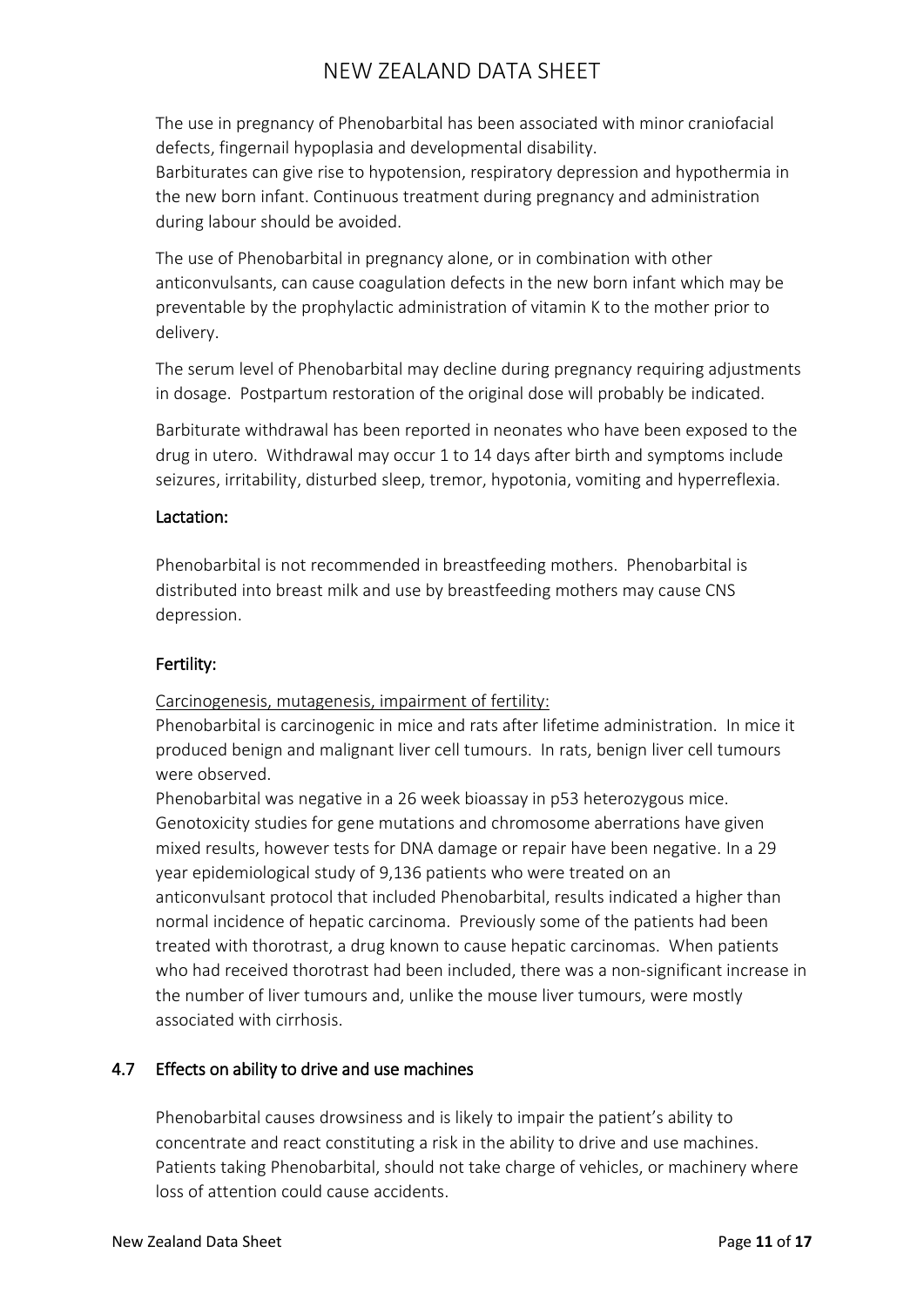### 4.8 Undesirable effects

Adverse effects include the following:

- Suicidal Behaviour
- Suicidal Ideation
- Emergence or worsening of existing depression

The most frequent adverse effect following administration of Phenobarbital is sedation, but this often becomes less marked with continued administration. Like some other antiepileptic agents Phenobarbital may produce subtle mood changes and impairment of cognition and memory, which may not be apparent without testing.

Prolonged administration may occasionally result in folate deficiency or hypocalcaemia; rarely, megaloblastic anaemia or osteomalacia have been reported.

At high dose nystagmus and ataxia may occur and the typical barbiturate-induced respiratory depression may become severe. Overdosage may result in coma, severe respiratory and cardiovascular depression, hypotension and shock leading to renal failure, and death. Hypothermia may occur, with associated pyrexia during recovery. Skin blisters (bullae) reportedly occur in about 6% of patients with barbiturate overdose.

Owing to their extreme alkalinity necrosis has followed subcutaneous injection or extravasation of sodium salts of barbiturates. Intravenous injections can be hazardous and cause hypotension, shock, laryngospasm, and apnoea.

Phenobarbital and other anticonvulsants that have been shown to induce the CYP450 enzymes are thought to affect bone mineral metabolism directly by increasing the metabolism of vitamin D3. This may lead to vitamin D deficiency and heightened risk of osteomalacia, bone fractures, osteoporosis, hypocalcaemia, and hypophosphataemia in chronically treated epileptic patients.

Hypersensitivity reactions occur in a small proportion of patients; skin reactions are reported in 1 to 3% of patients receiving Phenobarbital, and are most commonly maculopapular, morbilliform, or scarlatiniform rashes. More severe reactions such as exfoliative dermatitis, erythema multiform (or Stevens-Johnson syndrome), and toxic epidermal necrolysis are extremely rare. Hepatitis and disturbances of liver function have been reported.

Paradoxical excitement, irritability and hyperexcitability may sometimes occur, particularly in children or the elderly.

Neonatal drug dependence and symptoms resembling vitamin K deficiency have been reported in infants born to mothers who received Phenobarbital during pregnancy.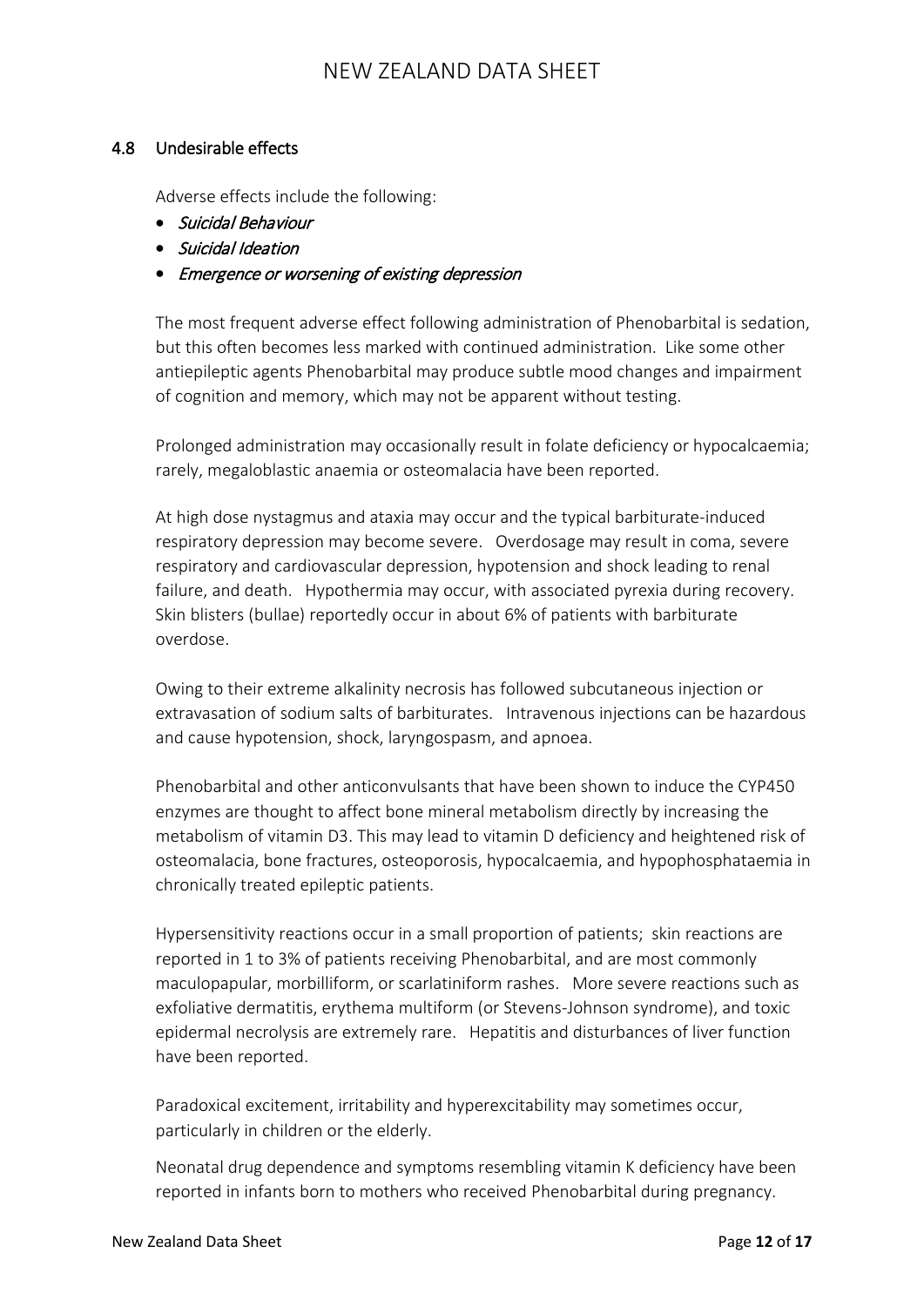Congenital malformations have been reported in children of women who received Phenobarbital during pregnancy but the casual role of the drug is a matter of some debate.

### **4.9 Overdose**

Overdosage of barbiturates produce CNS depression ranging from sleep to profound coma to death; respiratory depression which may progress to Cheyne-Stoke respiration, central hypoventilation and cyanosis; cold, clammy skin and/or hypothermia or later fever, areflexia, tachycardia, hypotension and decreased urine formation. Pupils are usually slightly constricted but may be dilated in severe poisoning.

Patients with severe overdosage often experience typical shock syndrome; apnoea, circulatory collapse, respiratory arrest and death may occur. Complications such as pneumonia, pulmonary oedema or renal failure may also prove fatal. Other complications which may occur are congestive heart failure, cardiac arrhythmias and urinary tract infections. Some patients have developed bullous cutaneous lesions which heal slowly.

In an overdose of a barbiturate, the stomach may be emptied by lavage. The prime objectives of management are then intensive symptomatic and supportive therapy with particular attention being paid to the maintenance of cardiovascular, respiratory, and renal functions and to the maintenance of the electrolyte balance. Standard treatment for shock should be administered if necessary.

Several methods aimed at the active removal of a barbiturate with a long elimination half-life such as Phenobarbital have been employed and include forced diuresis, haemodialysis, peritoneal dialysis, and charcoal haemoperfusion, but with the possible exception of charcoal haemoperfusion the hazards of such procedures are generally considered to outweigh any purported benefits.

# 5. PHARMACOLOGICAL PROPERTIES

# 5.1 Pharmacodynamic properties

Actions: Phenobarbital is a barbiturate used mainly for its antiepileptic properties. It is given by mouth or parenterally, as the base or the sodium salt. It induces liver enzymes and alters the metabolism of a number of other drugs. Sedation is common but tends to become less of a problem as Phenobarbital antiepileptic treatment continues.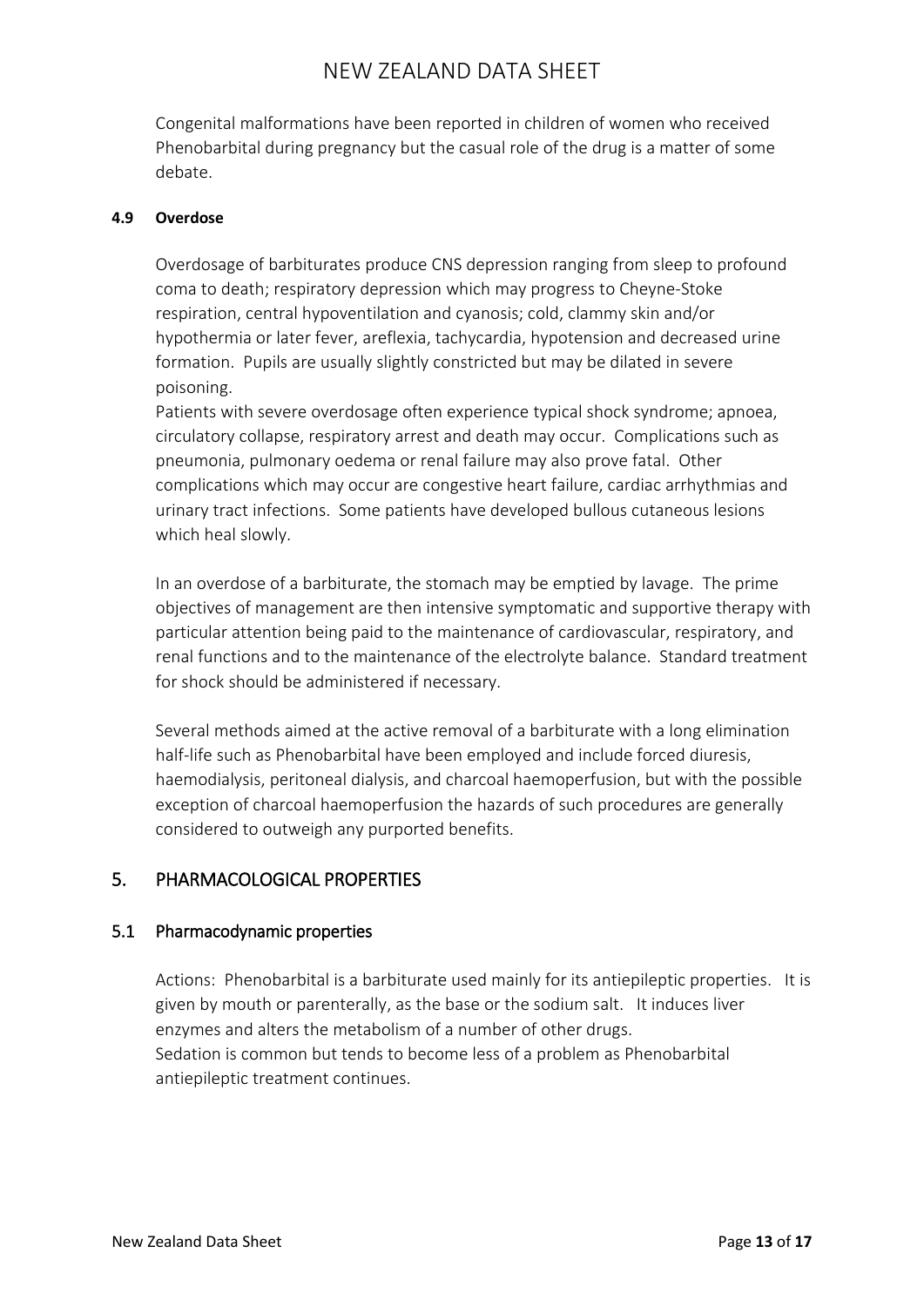### 5.2 Pharmacokinetic properties

Phenobarbital acts as a nonselective depressant of the central nervous system capable of producing all levels of CNS mood alteration from excitation to mild sedation, hypnosis and deep coma. In sufficiently high doses, barbiturates induce anaesthesia.

Recent studies have suggested that the sedative-hypnotic and anticonvulsant effects of barbiturates may be related to their ability to enhance and/or mimic the inhibitory synaptic action of gamma-aminobutyric acid (GABA).

Sedative-hypnotic - Barbiturates depress the sensory cortex, decrease motor activity, alter cerebral function, and produce drowsiness, sedation and hypnosis. Although the mechanism of action has not been completely established, the barbiturates appear to have a particular effect at the level of the thalamus where they inhibit ascending conduction in the reticular formation, thus interfering with the transmission of impulse to the cortex.

Anticonvulsant – Barbiturates are believed to act by depressing monosynaptic and polysynaptic transmission in the CNS. They also increase the threshold for electrical s timulation of the motor cortex.

Antihyperbilirubinemic - Phenobarbital lowers serum bilirubin concentrations probably by induction of glucuronyl transferase, the enzyme which conjugates bilirubin.

### Other actions/effects:

Barbiturates have little analgesic action at sub-anesthetic doses and may increase reaction to painful stimuli.

Although Phenobarbital, mephobarbital, and metharbital are the only barbiturates effective as anticonvulsants in sub-hypnotic doses, all of the barbiturates exhibit anticonvulsant activity in anesthetic doses.

Barbiturates are respiratory depressants; the degree of respiratory depression is dosedependent.

Barbiturates have been shown to reduce the rapid eye movement (REM) phase of sleep or dreaming stage. Also, Stages III and IV sleep (slow-wave sleep, SWS) are decreased.

Animal studies have shown that barbiturates cause reduction in the tone and contractility of the uterus, ureters, and urinary bladder; however, concentrations required to produce this effect in humans are not attained with sedative-hypnotic doses.

Barbiturates have been shown to induce liver microsomal enzymes, thereby increasing and altering the metabolism of other medications or compounds.

# Absorption: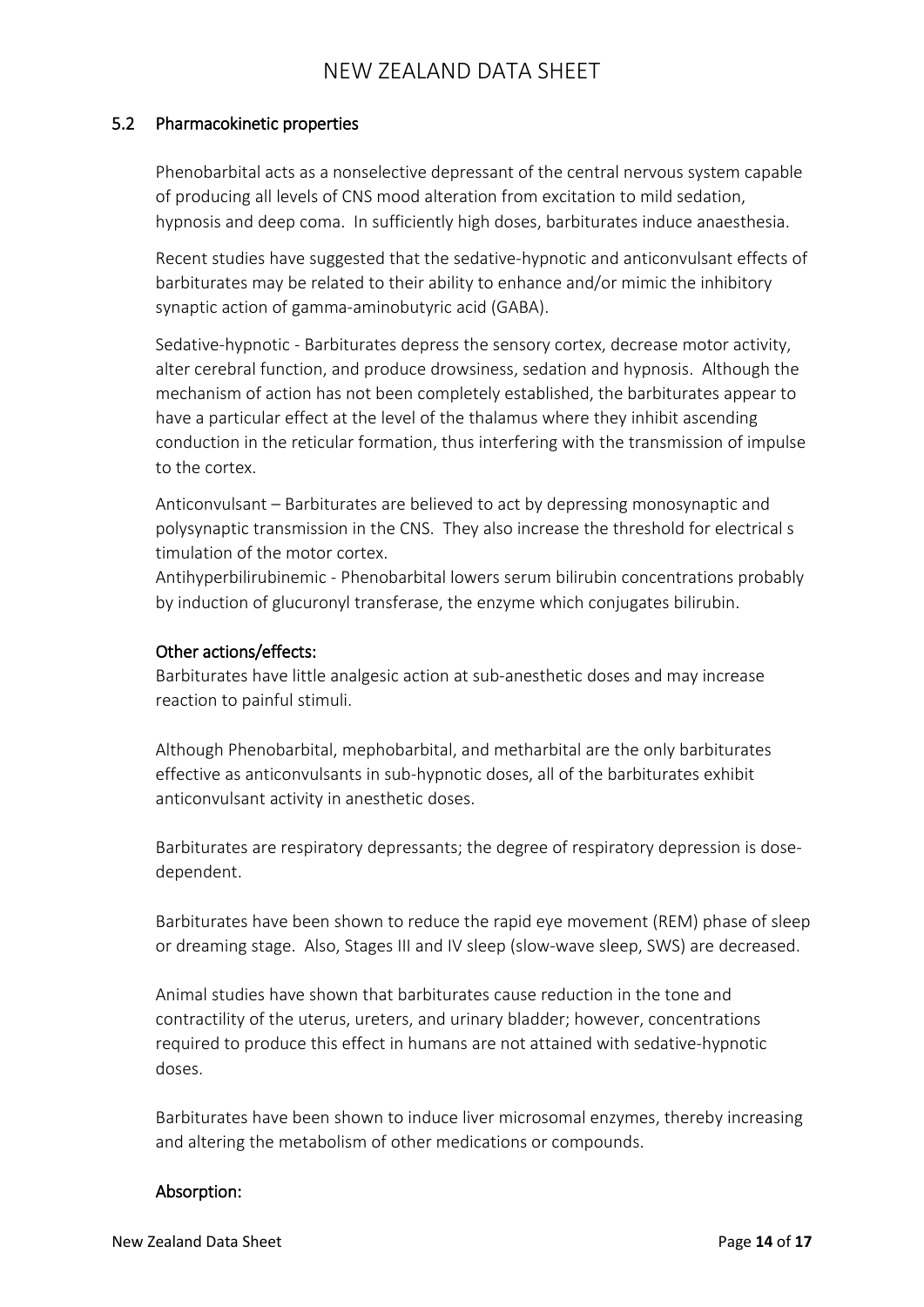Phenobarbital is readily absorbed from the gastro-intestinal tract, although it is relatively lipid-insoluble and may require and hour or longer to achieve effective concentrations. Phenobarbital is about 45% bound to plasma proteins and is only partly metabolised in the liver. About 25% of a dose is excreted in the urine unchanged at normal urinary pH. The plasma half-life is about 90 to 100 hours in adults but is greatly prolonged in neonates, and shorter (about 65 to 70 hours) in children. There is considerable inter-individual variation in Phenobarbital kinetics. Monitoring of plasma concentrations has been performed as an aid in assessing control and the therapeutic range of plasma-Phenobarbital is usually quoted as being 10 to 40 mcg per ml (43 to 172micromoles per litre)

Phenobarbital crosses the placental barrier and small amounts are excreted in breast milk.

The rate of absorption is increased if barbiturates are taken well diluted or on an empty stomach.

### Distribution:

Rapidly distributed to all tissues and fluids with high concentrations in the brain, liver, and kidneys.

Lipid solubility is the primary factor in distribution within the body. The more lipid soluble the barbiturate, the more rapidly it penetrates all tissues of the body; phenobarbital has the lowest lipid solubility and secobarbital the highest.

# Biotransformation:

Hepatic, primarily by the hepatic microsomal enzyme system. About 75% of a single oral dose of mephobarbital is metabolized to Phenobarbital in 24 hours.

Metharbital is metabolized to barbital.

# Onset of action:

Oral – Varies from 20 to 60 minutes.

### Therapeutic serum concentration:

Anticonvulsant – Phenobarbital: 10 to 40 mcg per mL (43 to 172 micromoles/L).

Note: The optimal blood Phenobarbital concentration should be determined by response in seizure control and the appearance of toxic effects.

To achieve blood concentrations considered therapeutic in children, higher-per-kg dosages of Phenobarbital and most other anticonvulsants generally are required.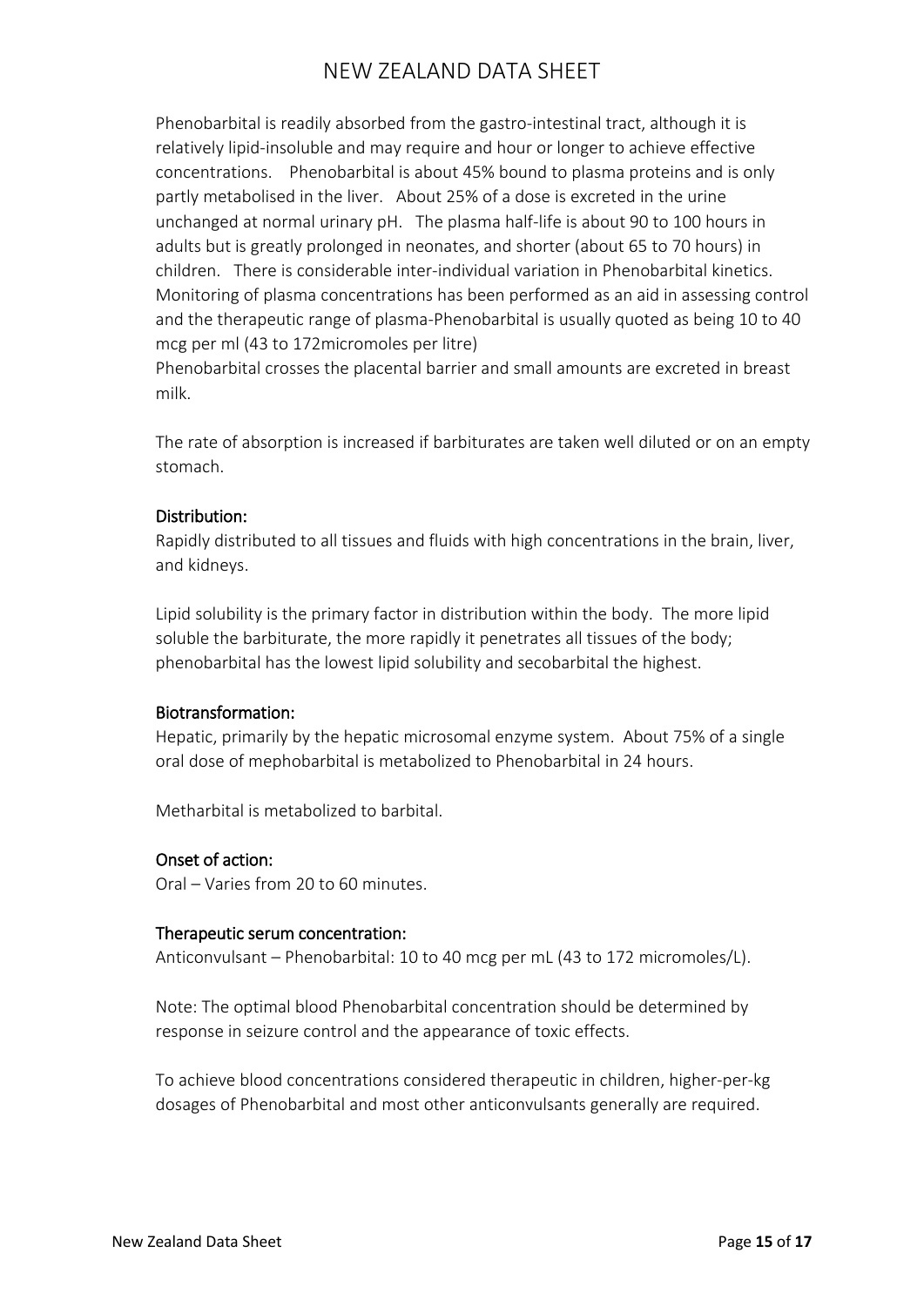### 5.3 Preclinical safety data

### *Animal toxicology and/or pharmacology*

Published studies in animals demonstrate that the use of anaesthetic and sedative agents during the period of rapid brain growth or synaptogenesis results in widespread neuronal and oligodendrocyte cell loss in the developing brain and alterations in synaptic morphology and neurogenesis. Based on comparisons across species, the window of vulnerability to these changes is believed to correlate with exposures in the third trimester through the first several months of life, but may extend out to approximately 3 years of age in humans.

In primates, exposure to 3 hours of an anaesthetic regimen that produced a light surgical plane of anaesthesia did not increase neuronal cell loss, however, treatment regimens of 5 hours or longer increased neuronal cell loss. Data in rodents and in primates suggest that the neuronal and oligodendrocyte cell losses are associated with prolonged cognitive deficits in learning and memory.

In a published study conducted on rhesus monkeys, administration of an anaesthetic dose of ketamine for 24 hours on Gestation Day 122 increased neuronal apoptosis in the developing brain of the foetus. In other published studies, administration of either isoflurane or propofol for 5 hours on Gestation Day 120 resulted in increased neuronal and oligodendrocyte apoptosis in the developing brain of the offspring of rhesus macaques. With respect to brain development, this time period corresponds to the third trimester of gestation in the human. The clinical significance of these findings is not clear; however, studies in juvenile animals suggest neuroapoptosis correlates with long-term cognitive deficits. Healthcare providers should balance the benefits of appropriate anaesthesia in pregnant women, neonates and young children who require procedures with the potential risks suggested by the nonclinical data.

# 6. PHARMACEUTICAL PARTICULARS

### 6.1 List of excipients

Magnesium stearate, Purified talc, Wheat starch, Lactose

### 6.2 Incompatibilities

In the absence of compatibility studies, this medicine must not be mixed with other medicines.

# 6.3 Shelf life

60 months from the date of manufacture when stored below 25°C.